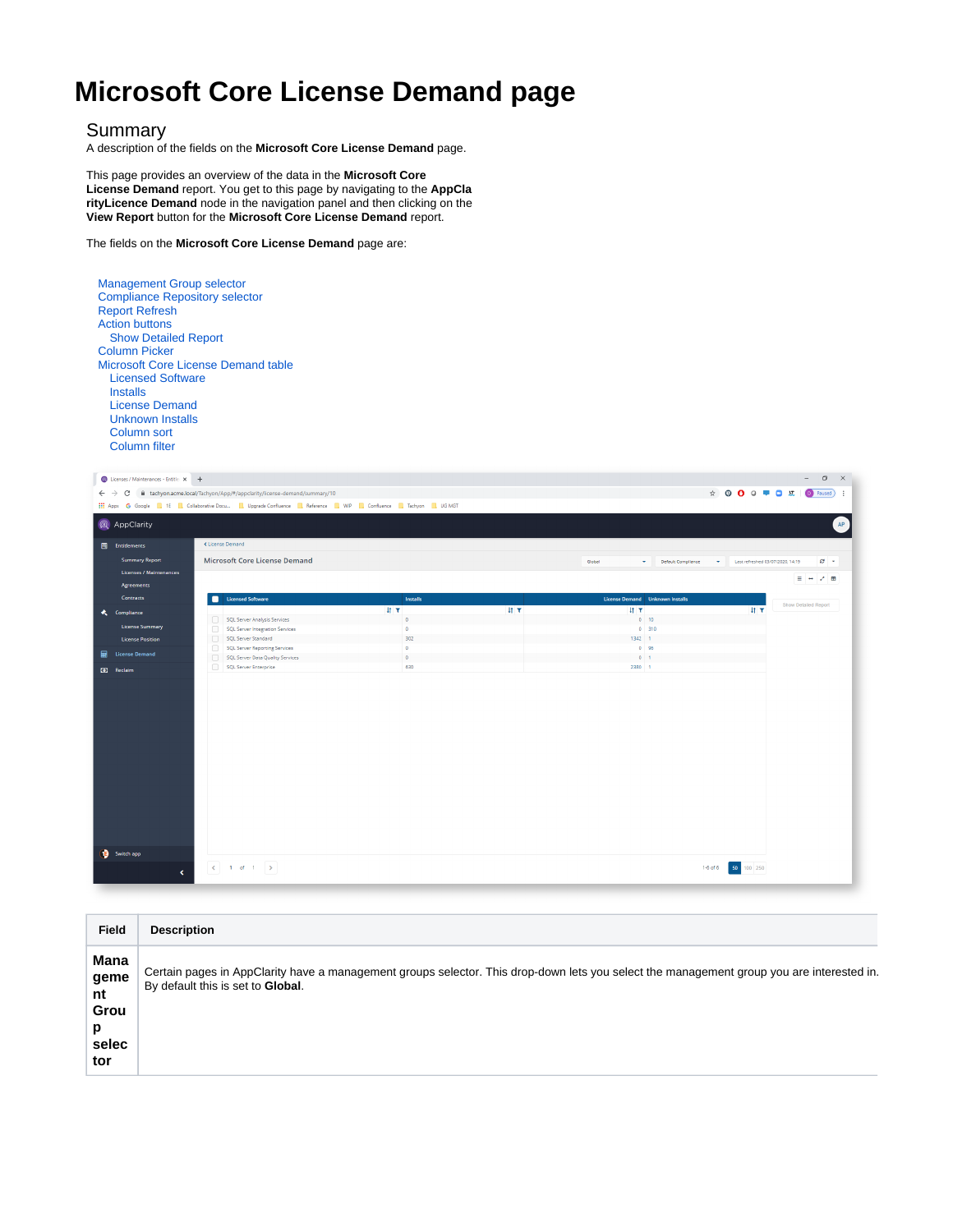| Com<br>plian<br>ce<br>Repo<br>sitory<br>selec<br>tor                                                                                                                                                                                                        | This field lets you select the repository where the compliance data displayed on the page comes from. By default this is set to Default<br>Compliance.<br>If you have created your own compliance repositories, click on the name to select these from the drop-down list.            |                                                                                                       |                                   |                                  |                             |   |  |  |  |
|-------------------------------------------------------------------------------------------------------------------------------------------------------------------------------------------------------------------------------------------------------------|---------------------------------------------------------------------------------------------------------------------------------------------------------------------------------------------------------------------------------------------------------------------------------------|-------------------------------------------------------------------------------------------------------|-----------------------------------|----------------------------------|-----------------------------|---|--|--|--|
| You can refresh reports from individual AppClarity screens as well as using the Settings App. Where this is available you can do this by using t<br>Repo<br>refresh icon next to the Last Refreshed box:<br>rt                                              |                                                                                                                                                                                                                                                                                       |                                                                                                       |                                   |                                  |                             |   |  |  |  |
| <b>Refre</b><br>sh                                                                                                                                                                                                                                          | Global                                                                                                                                                                                                                                                                                | Default Compliance                                                                                    |                                   | Last refreshed 26/06/2020, 19:04 | S                           |   |  |  |  |
| <b>Actio</b>                                                                                                                                                                                                                                                |                                                                                                                                                                                                                                                                                       | The following table describes the action buttons displayed on the Microsoft Core License Demand page: |                                   |                                  |                             |   |  |  |  |
| n<br>butto                                                                                                                                                                                                                                                  | <b>Button</b>                                                                                                                                                                                                                                                                         |                                                                                                       |                                   |                                  |                             |   |  |  |  |
| ns<br><b>Show Detailed Report</b><br>This button is only enabled if there is a single selection in the Microsoft Core License Demand table.<br>Clicking the button displays the Microsoft Core License Demand - Detailed Report page for the selected item. |                                                                                                                                                                                                                                                                                       |                                                                                                       |                                   |                                  |                             |   |  |  |  |
| Colu<br>mn<br><b>Picker</b>                                                                                                                                                                                                                                 | Where the column picker control is<br>æ<br>you can choose<br>shown<br>which columns are displayed. In the<br>following example on the Microsoft<br>Core License Demand page we<br>hide the Unknown Installs column<br>and move the License Demand col<br>umn to the left of the page. |                                                                                                       |                                   |                                  |                             |   |  |  |  |
|                                                                                                                                                                                                                                                             | Global                                                                                                                                                                                                                                                                                |                                                                                                       |                                   | Default Compliance               |                             |   |  |  |  |
|                                                                                                                                                                                                                                                             |                                                                                                                                                                                                                                                                                       |                                                                                                       |                                   | Ξ                                | $\mathbf{z}^{\mathbf{z}}$   | 田 |  |  |  |
|                                                                                                                                                                                                                                                             | <b>License Demand</b>                                                                                                                                                                                                                                                                 | <b>Unknown Installs</b>                                                                               |                                   |                                  |                             |   |  |  |  |
|                                                                                                                                                                                                                                                             | $\text{H}$ T                                                                                                                                                                                                                                                                          |                                                                                                       | $\text{If}$ $\overline{\text{f}}$ |                                  | <b>Show Detailed Report</b> |   |  |  |  |
|                                                                                                                                                                                                                                                             | 2748                                                                                                                                                                                                                                                                                  | 51                                                                                                    |                                   |                                  |                             |   |  |  |  |
|                                                                                                                                                                                                                                                             | 2337                                                                                                                                                                                                                                                                                  | 1                                                                                                     |                                   |                                  |                             |   |  |  |  |
|                                                                                                                                                                                                                                                             | $\overline{0}$                                                                                                                                                                                                                                                                        | 10                                                                                                    |                                   |                                  |                             |   |  |  |  |
|                                                                                                                                                                                                                                                             | 0                                                                                                                                                                                                                                                                                     | 307                                                                                                   |                                   |                                  |                             |   |  |  |  |
|                                                                                                                                                                                                                                                             | 1338                                                                                                                                                                                                                                                                                  | $\mathbf{1}$                                                                                          |                                   |                                  |                             |   |  |  |  |
|                                                                                                                                                                                                                                                             | 0                                                                                                                                                                                                                                                                                     | 96                                                                                                    |                                   |                                  |                             |   |  |  |  |
|                                                                                                                                                                                                                                                             | 4176                                                                                                                                                                                                                                                                                  | 111                                                                                                   |                                   |                                  |                             |   |  |  |  |
|                                                                                                                                                                                                                                                             | 444672                                                                                                                                                                                                                                                                                | 907                                                                                                   |                                   |                                  |                             |   |  |  |  |
|                                                                                                                                                                                                                                                             | $\overline{0}$                                                                                                                                                                                                                                                                        | $\mathbf{1}$                                                                                          |                                   |                                  |                             |   |  |  |  |
|                                                                                                                                                                                                                                                             |                                                                                                                                                                                                                                                                                       |                                                                                                       |                                   |                                  |                             |   |  |  |  |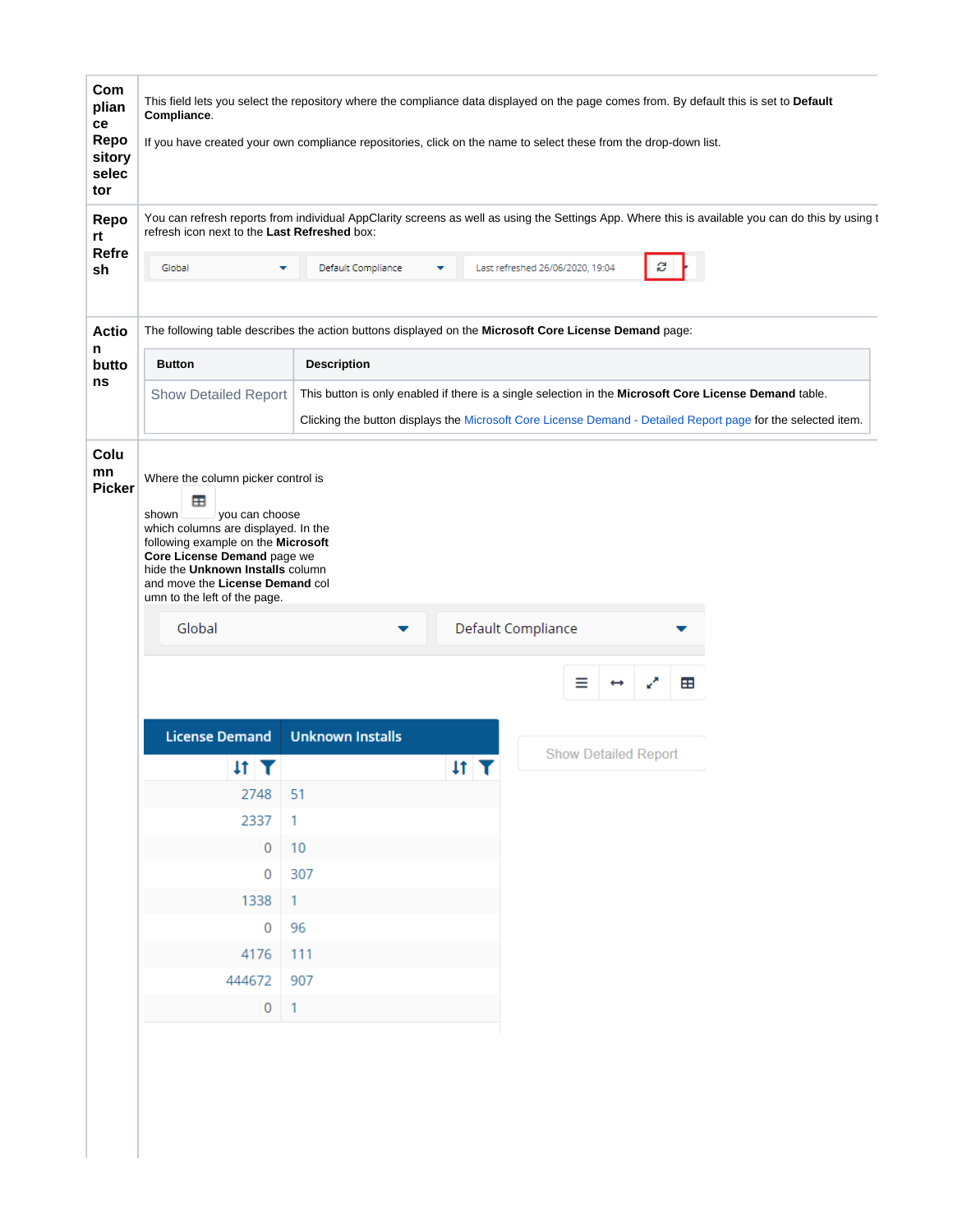To pick the displayed columns:

|                 | Visible columns                                                                         |  |
|-----------------|-----------------------------------------------------------------------------------------|--|
|                 | Licensed Software<br>Ξ                                                                  |  |
|                 | Installs<br>Ξ<br>2                                                                      |  |
| ▶▶              | License Demand<br>3<br>Ξ                                                                |  |
| 44              | Unknown Installs<br>$\equiv$<br>4                                                       |  |
|                 |                                                                                         |  |
|                 |                                                                                         |  |
| columns button. | 2. To exclude Unknown Installs,<br>select the Unknown Installs<br>row and click Exclude |  |
|                 | Visible columns                                                                         |  |
|                 | Licensed Software<br>$\equiv$                                                           |  |
|                 | Installs<br>$2^{\circ}$<br>$\equiv$                                                     |  |
| $\mathbb{N}$    | <b>License Demand</b><br>$\mathcal{R}$<br>$=$                                           |  |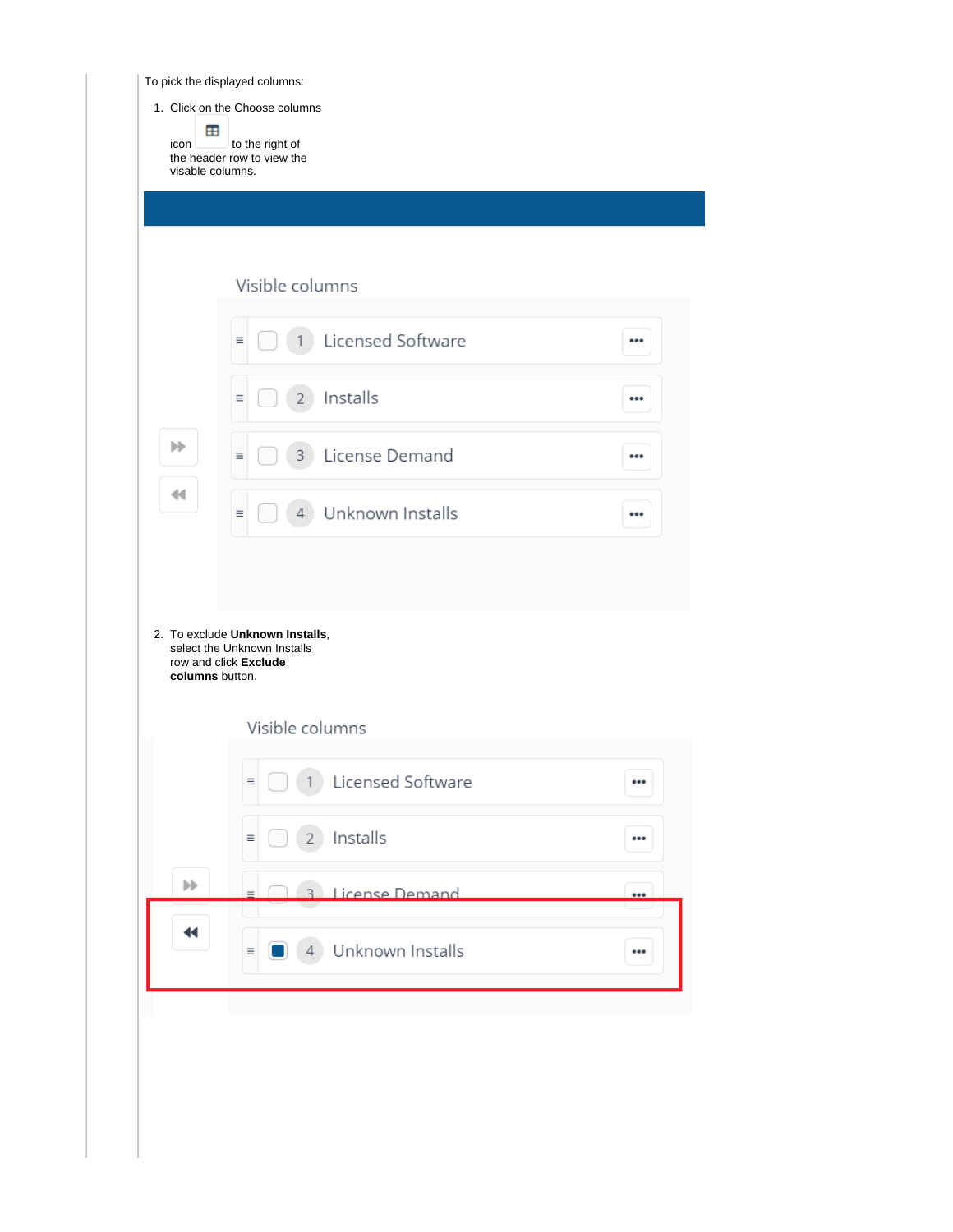| 2. The Unknown Installs column |  |
|--------------------------------|--|
| is now hidden.                 |  |

| Hidden columns                                                                                                                                                                          |                                                                  |                           | Visible columns                     |          |
|-----------------------------------------------------------------------------------------------------------------------------------------------------------------------------------------|------------------------------------------------------------------|---------------------------|-------------------------------------|----------|
| Unknown Installs<br>$\equiv$                                                                                                                                                            | ÞÞ                                                               |                           | 1 Licensed Software<br>$\equiv$     |          |
|                                                                                                                                                                                         |                                                                  |                           | 2 Installs<br>$\equiv$              |          |
|                                                                                                                                                                                         |                                                                  | ÞÞ                        | 3 License Demand<br>$\equiv$        | $\cdots$ |
|                                                                                                                                                                                         |                                                                  | $\blacktriangleleft$      |                                     |          |
| 3. To move the License<br><b>Demand</b> column to the top of<br>the list, hover your mouse over<br>License Demand and using<br>the direction control drag it to<br>the top of the list. |                                                                  |                           |                                     |          |
| Hidden columns                                                                                                                                                                          |                                                                  |                           | Visible columns                     |          |
| Unknown Installs<br>$\equiv$                                                                                                                                                            | ÞÞ                                                               |                           | 1 License Demand<br>$\equiv$        |          |
|                                                                                                                                                                                         |                                                                  |                           | 2 Licensed Software<br>$\equiv$     | $\cdots$ |
|                                                                                                                                                                                         |                                                                  | $\mathbb{H}^{\mathbb{N}}$ | $\equiv$ $\Box$ 3 Installs          |          |
|                                                                                                                                                                                         |                                                                  | $\blacktriangleleft$      |                                     |          |
| 4. The Microsoft Core License<br>Demand page has now<br>been automatically updated<br>with our changes.<br>License Demand<br>O<br>$H$ T                                                 | <b>Licensed Software</b>                                         |                           | <b>Installs</b><br>$H$ $\mathbf{T}$ | $11$ T   |
| O                                                                                                                                                                                       | 2748 Windows Server DataCenter                                   |                           | 647                                 |          |
| $\Box$<br>2337                                                                                                                                                                          | <b>SQL Server Enterprise</b>                                     |                           | 649                                 |          |
|                                                                                                                                                                                         | 0   SQL Server Analysis Services                                 |                           | $\mathbf 0$                         |          |
| $\Box$                                                                                                                                                                                  | 0   SQL Server Integration Services                              |                           | $\overline{0}$                      |          |
| 0                                                                                                                                                                                       |                                                                  |                           | 300                                 |          |
| $\hspace{1.5cm} \square$                                                                                                                                                                | 1338 SQL Server Standard                                         |                           |                                     |          |
| 0                                                                                                                                                                                       | 0   SQL Server Reporting Services                                |                           | $\overline{0}$                      |          |
| $\Box$<br>0                                                                                                                                                                             | 4176 Windows Server Enterprise<br>444672 Windows Server Standard |                           | 265<br>4019                         |          |

| soft                                       |                                   |                                                                                                                                                                                                                       |
|--------------------------------------------|-----------------------------------|-----------------------------------------------------------------------------------------------------------------------------------------------------------------------------------------------------------------------|
| Core<br>Licen<br>se<br>Dema<br>nd<br>table | Column                            | <b>Description</b>                                                                                                                                                                                                    |
|                                            | Licensed<br>Software              | Displays software titles that are part of the License Demand report, where that software also has installations present in the<br>inventory.                                                                          |
|                                            | <b>Installs</b>                   | This column shows the number of installs for the software titles that are part of the License Demand report.                                                                                                          |
|                                            | License<br>Demand                 | This column shows the license demand for the software titles that are part of the License Demand report.                                                                                                              |
|                                            | <b>Unknown</b><br><i>Installs</i> | This column provides a count of the installations for the software titles that are part of the License Demand report where there<br>are details that are unknown, thereby implying a risk for compliance calculation. |
|                                            |                                   |                                                                                                                                                                                                                       |

The following column actions are available on some table columns: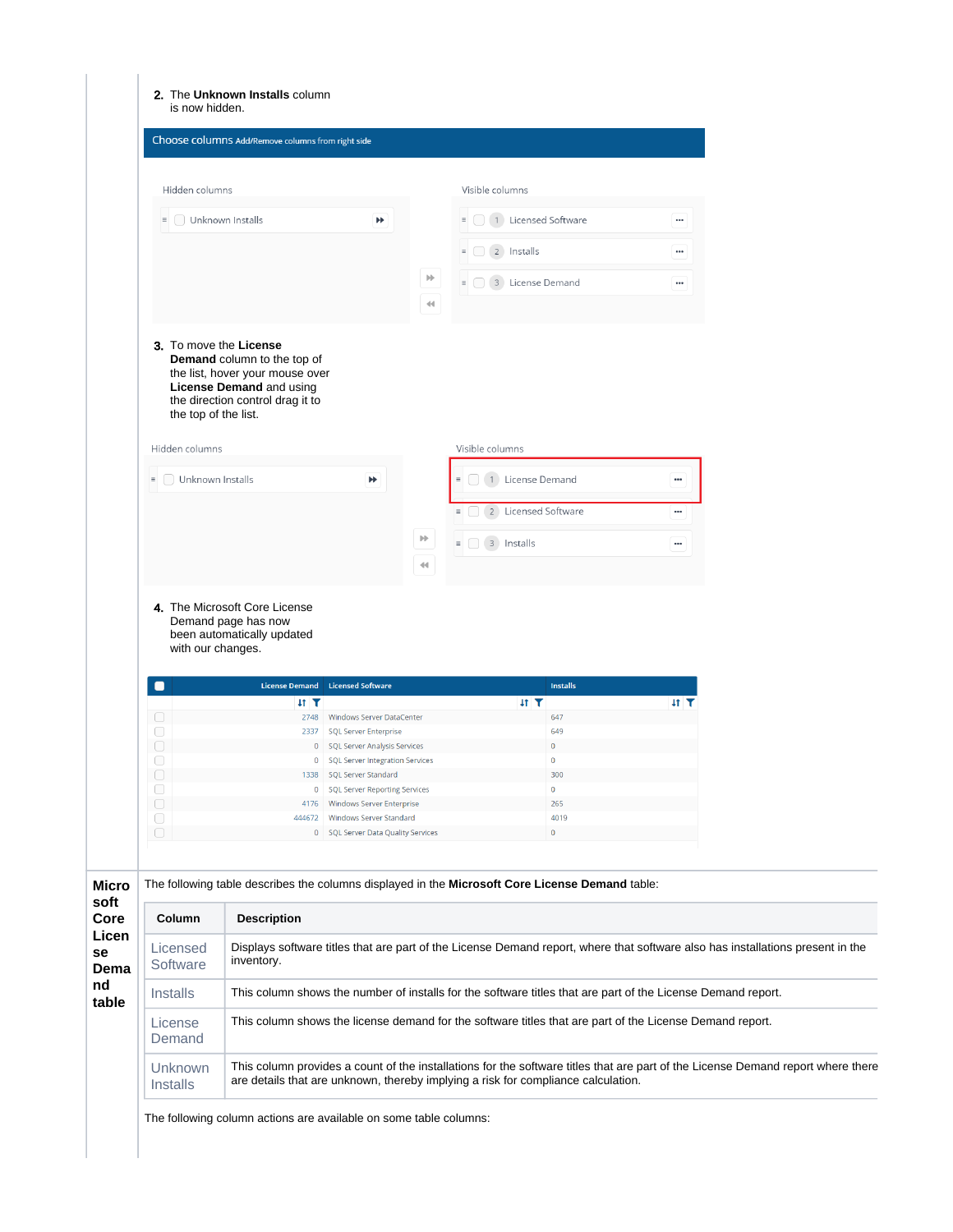| Column<br>actions |                    | <b>Description</b>              |                                                                                                                                                                                                                                                                                                               |  |  |  |  |
|-------------------|--------------------|---------------------------------|---------------------------------------------------------------------------------------------------------------------------------------------------------------------------------------------------------------------------------------------------------------------------------------------------------------|--|--|--|--|
| Column sort       | Using column sorts |                                 |                                                                                                                                                                                                                                                                                                               |  |  |  |  |
|                   |                    | in the Cost column.             | The picture opposite shows an example taken from<br>AppClarity. In our example we want to sort the table on the C<br>ost column from the highest cost at the top to the lowest at<br>the bottom. To sort the table on the Cost column:<br>1. Click on the filter icon $\text{If}$ just beneath the header row |  |  |  |  |
|                   |                    | Quantity                        | Cost                                                                                                                                                                                                                                                                                                          |  |  |  |  |
|                   | ▼                  | $\sharp$ $\tau$                 | 井区                                                                                                                                                                                                                                                                                                            |  |  |  |  |
|                   |                    | 26000                           | \$8,060,000.00                                                                                                                                                                                                                                                                                                |  |  |  |  |
|                   |                    | 30                              | \$11,970.00                                                                                                                                                                                                                                                                                                   |  |  |  |  |
|                   |                    | 10                              | \$8,990.00                                                                                                                                                                                                                                                                                                    |  |  |  |  |
|                   |                    | 182                             | \$454,818.00                                                                                                                                                                                                                                                                                                  |  |  |  |  |
|                   |                    | 2. The sort popup is displayed. |                                                                                                                                                                                                                                                                                                               |  |  |  |  |
|                   |                    | Quantity                        | Cost                                                                                                                                                                                                                                                                                                          |  |  |  |  |
|                   | T                  | 41 T                            |                                                                                                                                                                                                                                                                                                               |  |  |  |  |

|  |     | ٠I | И                      |
|--|-----|----|------------------------|
|  | 260 |    | Sort ascending         |
|  |     | 1  | Sort descending        |
|  | 30  |    | <b>x</b> Clear sorting |
|  | 10  |    | \$8,990.00             |
|  | 182 |    | \$454,818.00           |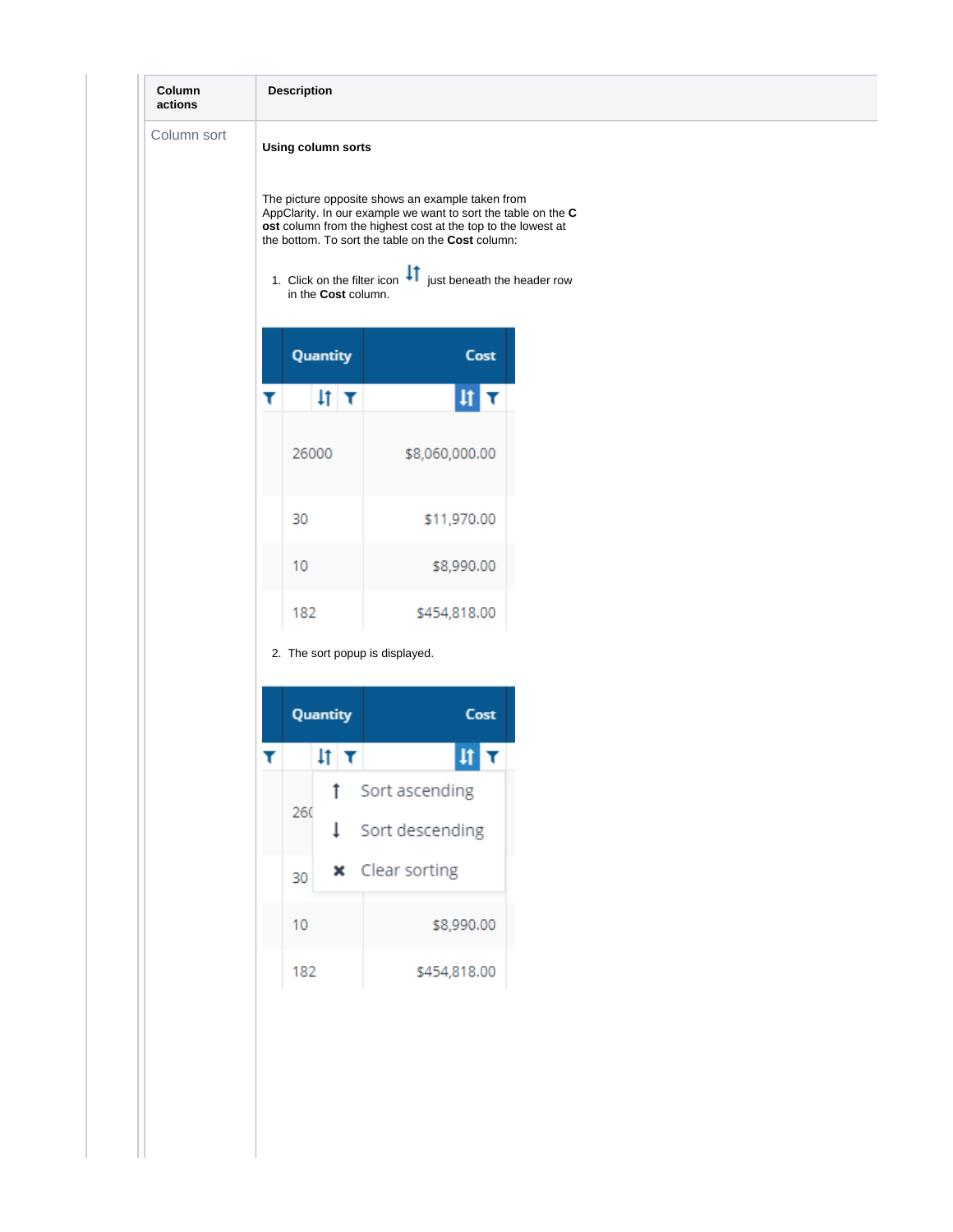3. Now select the sort direction. In our example this will be **Sort descending**.



4. After selecting this the data in the table is now sorted on the **Cost** column from highest to lowest and the sort

icon has changed to a sort descending icon

| Quantity | Cost            |
|----------|-----------------|
| 1t<br>T  | 1               |
| 5000     | \$25,000,000.00 |
| 26000    | \$10,374,000.00 |
| 26000    | \$8,060,000.00  |
|          |                 |

## **Clearing the sort**

You can clear the sort by clicking on the sort icon again and selecting the **Clear sorting** menu item from the sorting popup.

Column filter

**Using column filters**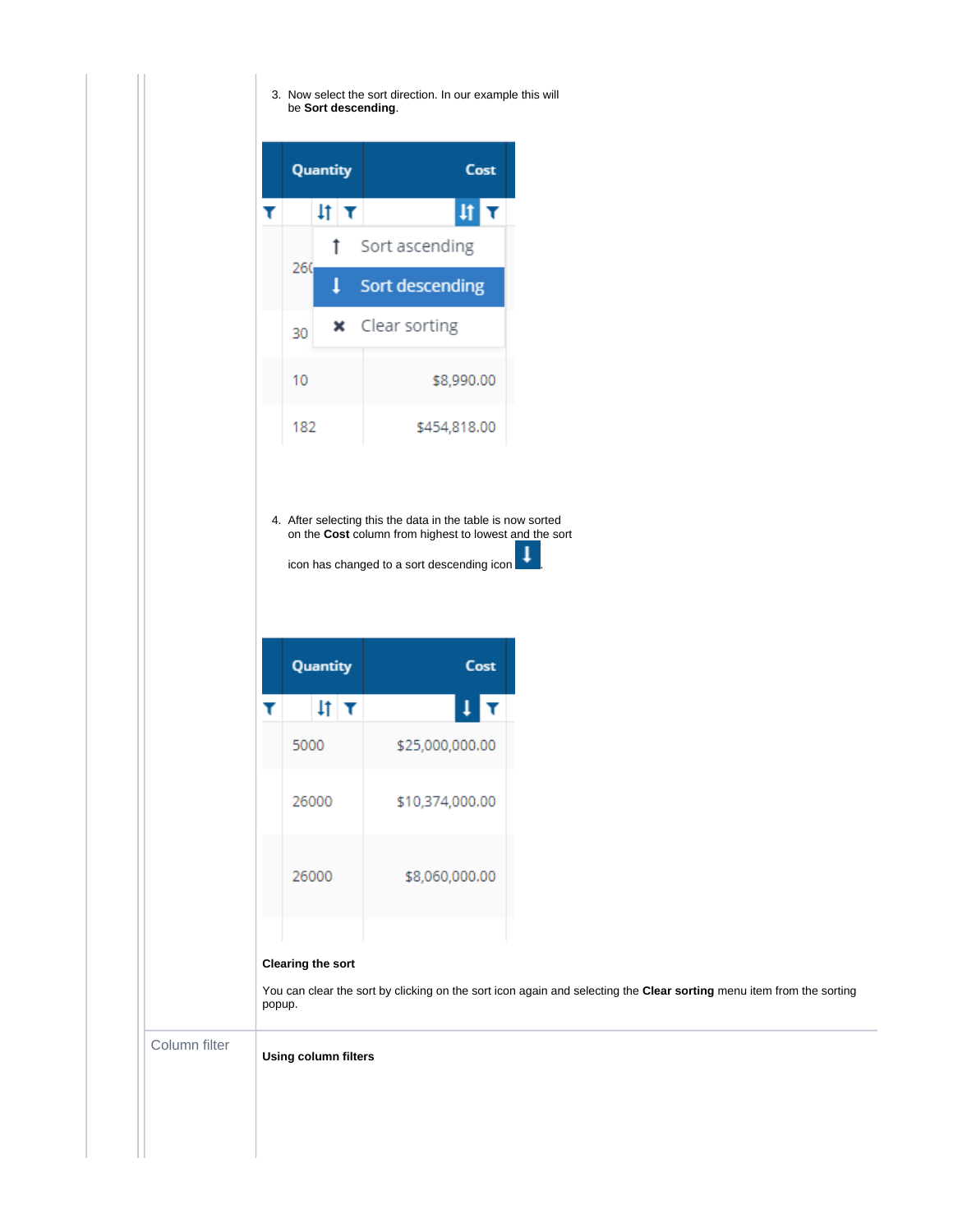The picture opposite shows an example taken from AppClarity. In our example we want to filter the table to show only those items where the **Edition** contains the text **P rof**.

|              | <b>Version</b>                             | <b>Edition</b>              |
|--------------|--------------------------------------------|-----------------------------|
| $\text{H}$ T | $\text{H}$ T                               | $\text{If} \mid \textbf{t}$ |
|              | 2016                                       | Professional Plus           |
|              | $16.*$                                     | ProPlus                     |
|              | 2015                                       | Ultimate                    |
|              | 2017                                       | Enterprise                  |
|              | 2017                                       | Professional                |
|              | To filter the table on the Edition column: |                             |

1. Click on the filter icon just beneath the header row i

n the **Edition** column.

|              | Version | <b>Edition</b>           |
|--------------|---------|--------------------------|
| $\text{H}$ T | 41 T    | $\frac{1}{2}$            |
|              | 2016    | <b>Professional Plus</b> |
|              | $16.*$  | ProPlus                  |
|              | 2015    | Ultimate                 |
|              | 2017    | Enterprise               |
|              | 2017    | Professional             |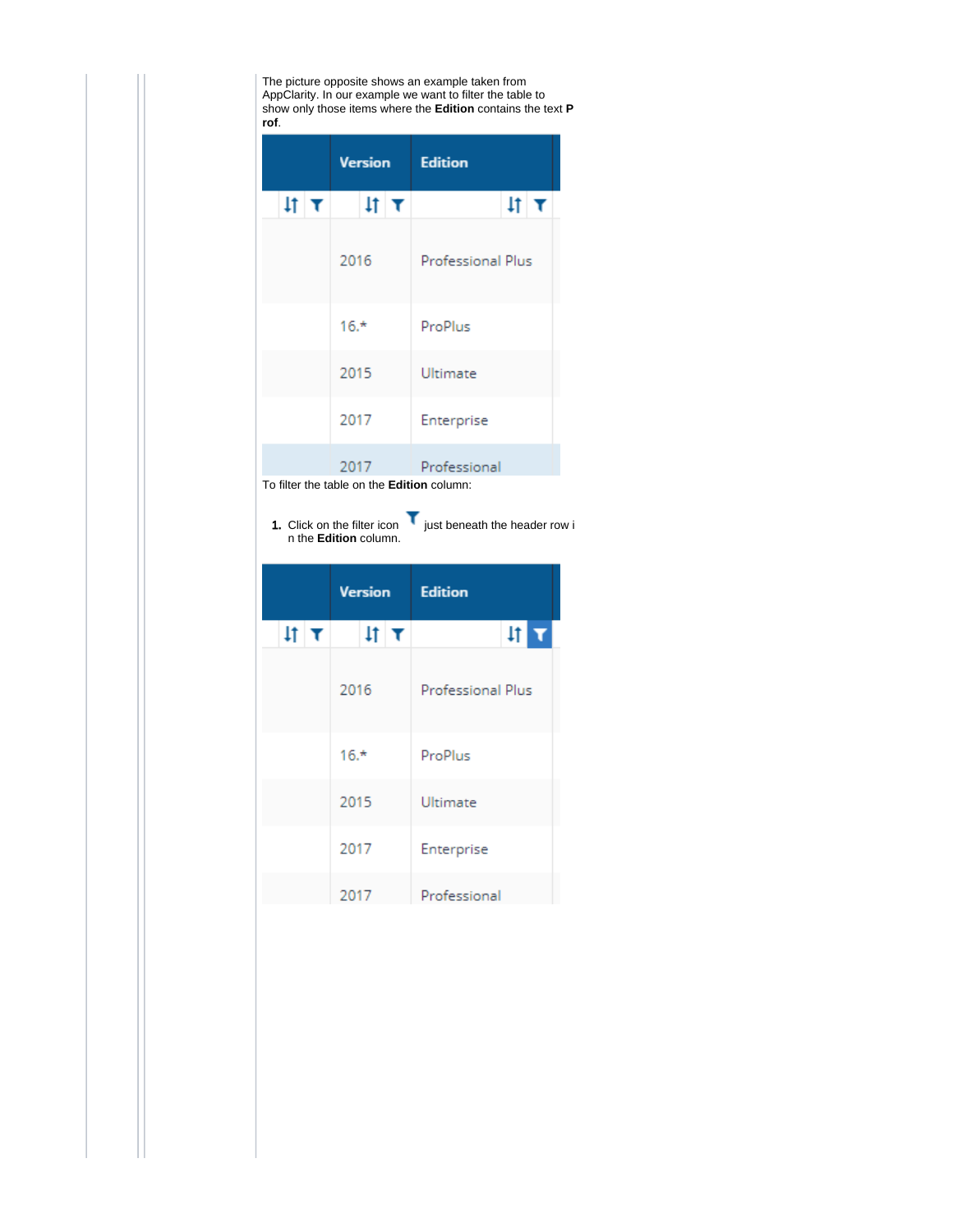|  |               | 2. The filter popup is displayed. |   |                |    |  |
|--|---------------|-----------------------------------|---|----------------|----|--|
|  |               | Version                           |   | <b>Edition</b> |    |  |
|  | $\frac{1}{2}$ | $\downarrow$ t                    | τ |                | 1t |  |
|  |               | Select                            |   |                |    |  |
|  |               |                                   |   | <b>Apply</b>   |    |  |
|  |               | 2017                              |   | Professional   |    |  |

3. Now select the operator. In our example this will be **con tains**.

|              |                          | Version      | <b>Edition</b> |               |
|--------------|--------------------------|--------------|----------------|---------------|
| $\text{H}$ T |                          | $\text{H}$ T |                | $\frac{1}{2}$ |
|              | Select                   |              |                |               |
| is           |                          |              |                |               |
|              | is not                   |              |                |               |
|              | contains                 |              |                |               |
| in           |                          |              |                |               |
|              | does not contain<br>2011 |              | Protessional   |               |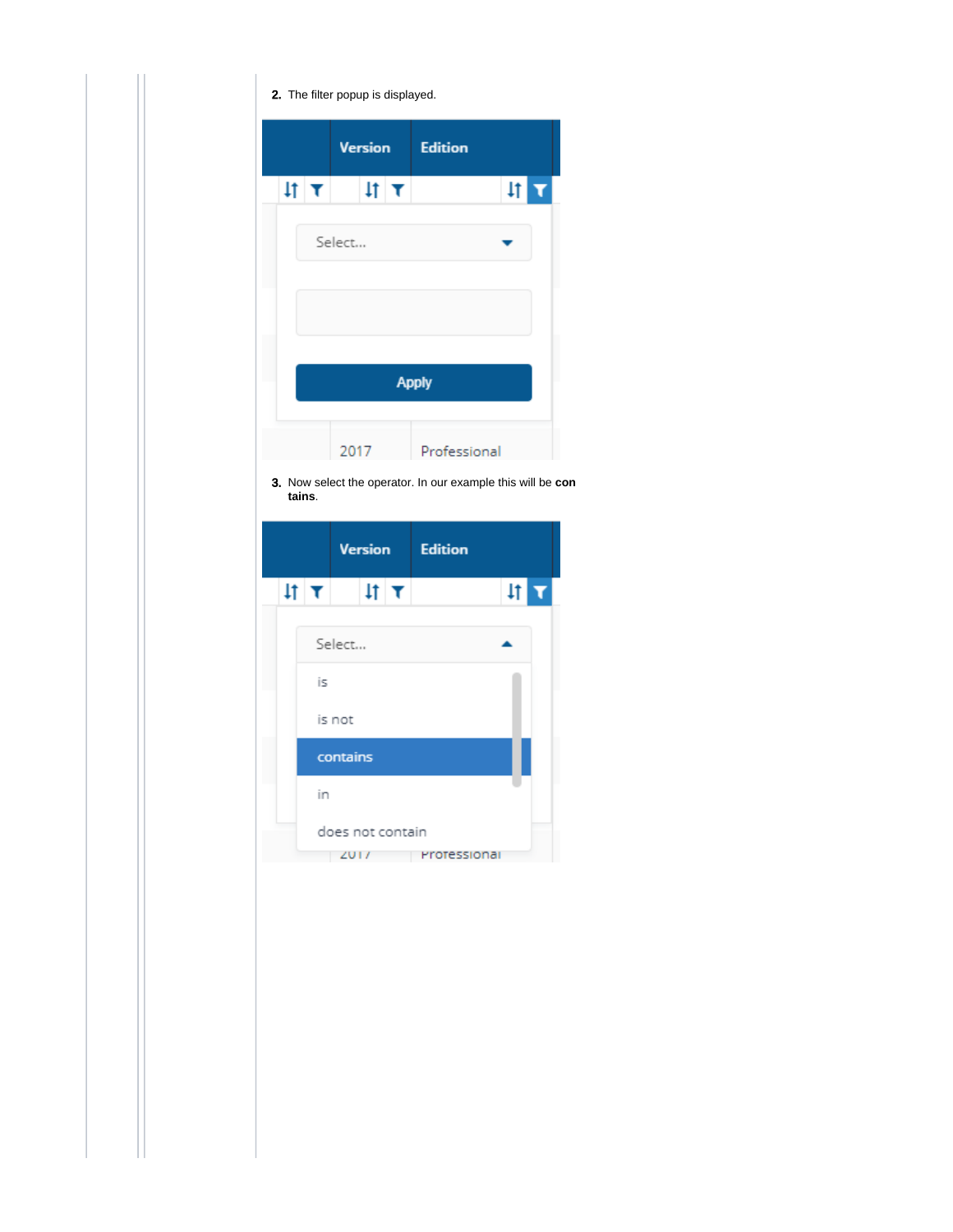4. Then type the text **Prof** into the text field.

|                       |          | <b>Version</b> |              | <b>Edition</b> |            |                         |
|-----------------------|----------|----------------|--------------|----------------|------------|-------------------------|
| $\text{H}$ $\text{T}$ |          |                | $\text{H}$ T |                | $\ddagger$ | $\overline{\mathbf{r}}$ |
|                       | contains |                |              |                |            |                         |
|                       | Prof     |                |              |                |            |                         |
|                       |          |                |              |                |            |                         |
|                       |          |                |              | <b>Apply</b>   |            |                         |
|                       |          |                |              |                |            |                         |
|                       | 2017     |                |              | Professional   |            |                         |

5. Click **Apply** and a new filter will be added to the table.

Edition contains Prof<sup>3</sup>

6. The table will be filtered to just those items whose **Editi on** contains the text **Prof**.

|                  | <b>Version</b> | <b>Edition</b>           |
|------------------|----------------|--------------------------|
| $\text{if}~\tau$ | $\text{H}$ T   | $\sharp$ t               |
|                  | 2016           | Professional Plus        |
|                  | 2017           | Professional             |
|                  | 2016           | <b>Professional Plus</b> |
|                  | 2016           | Professional             |